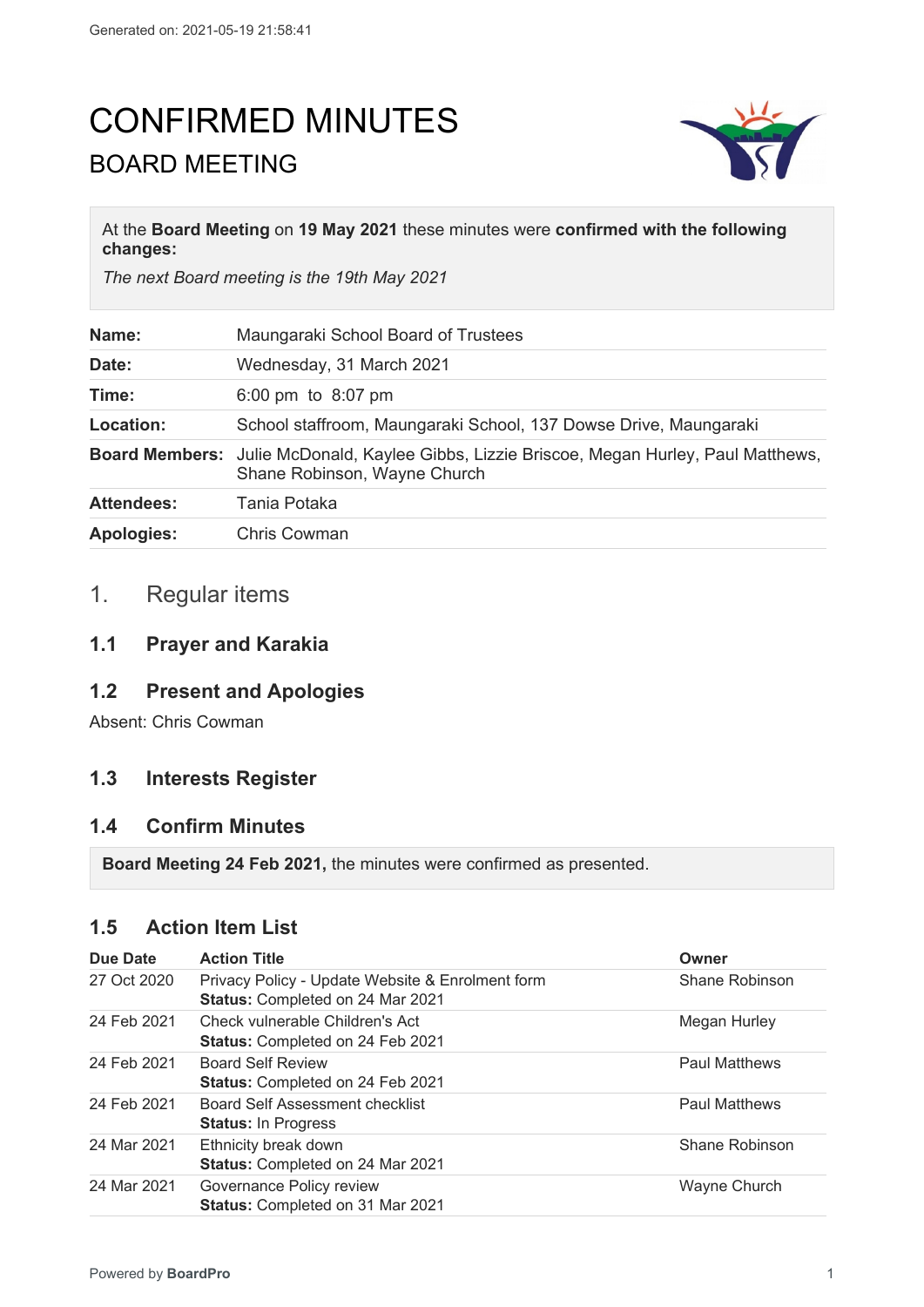| Due Date    | <b>Action Title</b>                                                              | Owner                |
|-------------|----------------------------------------------------------------------------------|----------------------|
| 24 Mar 2021 | Addition to Strategic Aims Relationship area<br>Status: Completed on 24 Mar 2021 | Shane Robinson       |
| 24 Mar 2021 | Strategic Aims - Meet & discuss<br><b>Status: Not Started</b>                    | <b>Paul Matthews</b> |
| 24 Mar 2021 | Check on insurance<br><b>Status: Completed on 24 Mar 2021</b>                    | Shane Robinson       |
| 24 Mar 2021 | Discuss with MCA<br>Status: Completed on 10 Mar 2021                             | <b>Paul Matthews</b> |
| 30 Apr 2021 | Zone Review<br><b>Status: Completed on 17 Mar 2021</b>                           | <b>Paul Matthews</b> |

## **1.6 Principal's Report**

- School is busy, we have cultural day tomorrow, a production is being formatted. Lots of special programs happening and we have 3 trained teachers working with groups.
- Sports Academy is up & running. We have had Sport Analytic in. Wellbeing program is well underway with some needy families an we are grateful that we have this in place
- Shane has an application ready to apply for URF from the MOE. MOE have advised \$31k has been given from previous applications - these details are being published. There is still some money left in the fund to apply for.
- Book fair taken over \$4k so far in sales
- Ethnicity breakdown provided. Discussed what else the Board can look at to support our diverse cultures. Be aware of this ethnicity information when making decisions as a Board. Look at how we can incorporate the celebration of other events into the school such as Chinese New Year and Diwali.
- ERO Christine Austin appointed to review school. This may take between 12-18 months and we will be visited a number of times by Christine.
- Had 2 great camps. No sleepover for 7&8 due to changes, 5 & 6 did stay overnight.
- Roll breakdown provided.
- Maths evening we had a great turnout from the community. It was nice being out on the courts. Julie Roberts did a talk to families & was available for questions.
- Support staff changes We welcomed Juanita. Diane has resigned we will celebrate at the end of term.
- PD Principal conference and Shane attended Derek Werner.
- Move to a Literacy focus in T2 looking to apply for funding to get a new facilitator to support this.

#### **MOE URF Application**

Board has approved the URF application.

| <b>Decision Date:</b> | 31 Mar 2021          |
|-----------------------|----------------------|
| Mover:                | <b>Paul Matthews</b> |
| Seconder:             | Wayne Church         |
| Outcome:              | Approved             |



公

**Principals Report**

| Carried               |                |
|-----------------------|----------------|
| <b>Decision Date:</b> | 31 Mar 2021    |
| Mover:                | Wayne Church   |
| Seconder:             | Lizzie Briscoe |
| Outcome:              | Approved       |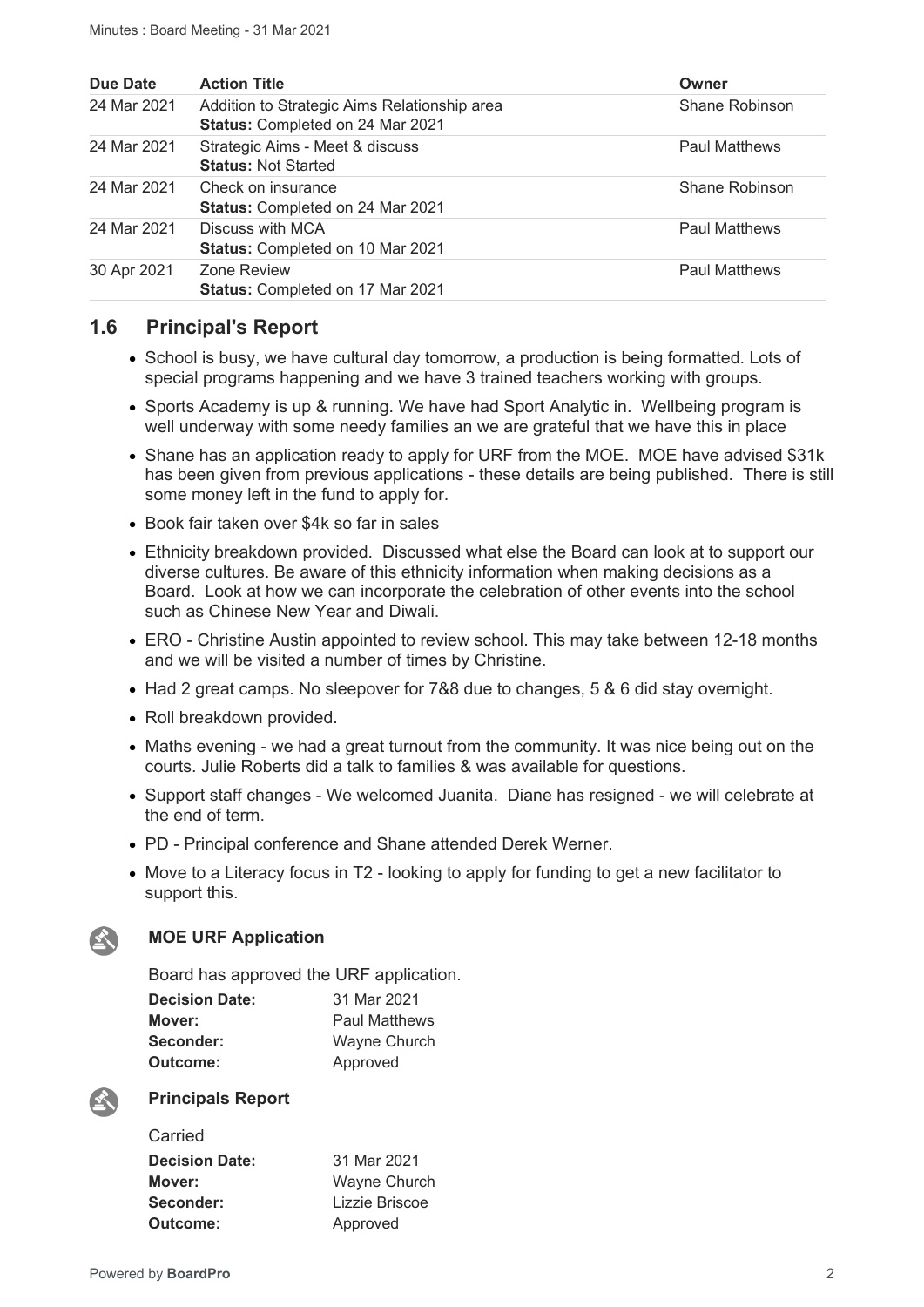# **1.7 Finance Report**

- Shane presented the report including variances and the reasoning. Request to have a % of the budget added to the variances.
- Intermediate development we had an overspend, this was attributed to it costing more for the initial set up in this area.
- School is in a healthy position overall.



#### **Finance Report**

#### Carried

| <b>Decision Date:</b> | 31 Mar 2021    |
|-----------------------|----------------|
| Mover:                | Lizzie Briscoe |
| Seconder:             | Kaylee Gibbs   |
| Outcome:              | Approved       |
|                       |                |



#### **Variance report**

| Shane to add % to variance report |                       |
|-----------------------------------|-----------------------|
| Due Date:                         | 19 May 2021           |
| Owner:                            | <b>Shane Robinson</b> |

## **1.8 Grants**

- Nicola Prichard would like to apply for the following grants:
	- o NZCT for \$20,212.73 for 43 bikes and helmets and 3 pumps for use when we get the new Bike Track
	- o Pelorus Trust for \$1000 for the purchase of Ukelele's for our Ukelele club
- Board supports the application of the mentioned Grants.
- Had a Four Winds grant approved this month \$5000 for swimming instructors.



#### **Grant**

The Board approved the mentioned Grants

| <b>Decision Date:</b> | 31 Mar 2021    |
|-----------------------|----------------|
| Mover:                | Shane Robinson |
| Seconder:             | Megan Hurley   |
| Outcome:              | Approved       |

## **1.9 Property Update**

- Special fencing around the new playground has been completed today.
- Paul has a meeting tomorrow with council to ascertain what's involved in the field improvements.
- Paul & Stephen Church presented to the Western Hills council a pitch for \$70k for half of the Bike track.
- We will go to the council for support with the entrance & field drainage.
- Library Project We had a VR tour of the new library plans and it was nice to get a feel of what it may look like. Board are excited by the plans.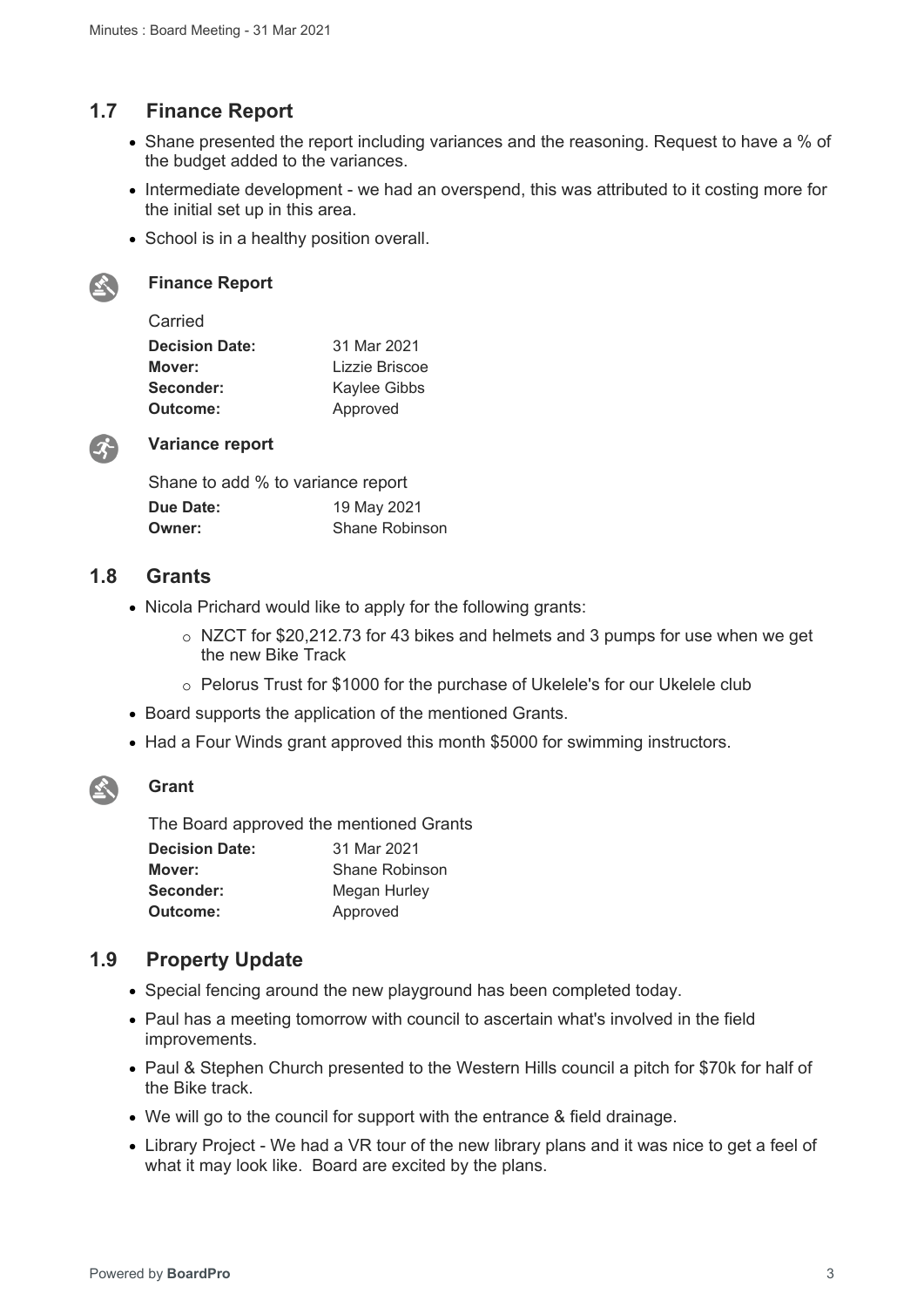- 5YA & SIP (school improvement fund) We are proposing that we spend \$40k on heat pumps and decommission the boiler. Use some of these funds to support this. Also potentially a contribution towards the Bike track and bikes if we need to.
- We can also go ahead with adding a deck on to the classrooms without much disruptions.
- Will move the 5YA funding to the next block.
- Report tabled.

## **1.10 Bike Track**

- The Bike track was originally asphalt, looking to a move to concrete. Lime is no good on the hill.
- If the drainage can be fixed can do asphalt, if not will need to be concrete
- We have \$40k + GST from Bikes on NZ Charitable trust which will be paid to the school in April
- Additional quotes attached
- As mentioned Paul & Stephen Church presented to the Western Hills council a pitch for \$70k for half of the Bike track.
- We will go to the council for support with the entrance & field drainage.

## **1.11 Policy**

- Proposed changes to the Finance Policy discussed.
- Point 6 regarding the Authorising of expenditure more than \$500 outside of allocated budget without BOT approval - The Board want to give a certain amount of discretion for the Principal to spend above budget. There was general agreement to have some flexibility and a 2 stage approach where the Principal seeks approval from the BOT chair or BOT Finance lead for any un-budgeted expenditure of around \$1500 (to be approved). The Principal will then seek approval from the Board for any un-budgeted expenditure of between \$2k - \$5k.
- The Board agreed to remove point 7 and the Finance policy and add to the Schools Procurement / Asset Management policy.
- Point 8 The Board agreed to add the words 'where appropriate' to this point as we will not be able to obtain a competitive quote for all expenditure over \$5k
- Fundraising Policy Guidelines The Board agreed to add in the expectation for money received and spent to be recorded by at least 2 parties. Also add the words 'where possible' to the clause that money raised must be spent for the approved purpose
- Fundraising Policy the clause that fundraising activities meet the requirements of the legislation, add the words 'including' or 'such as'.
- The Board supported the other suggestions additions and policies for cash receipts, payroll and reimbursements.
- Regarding the theft and fraud prevention policy, the Board agreed to delete the evidence section, so that anything could be considered.
- Board approved the final version of the Governance policies as amended following the last meeting.
- Final version of Governance policies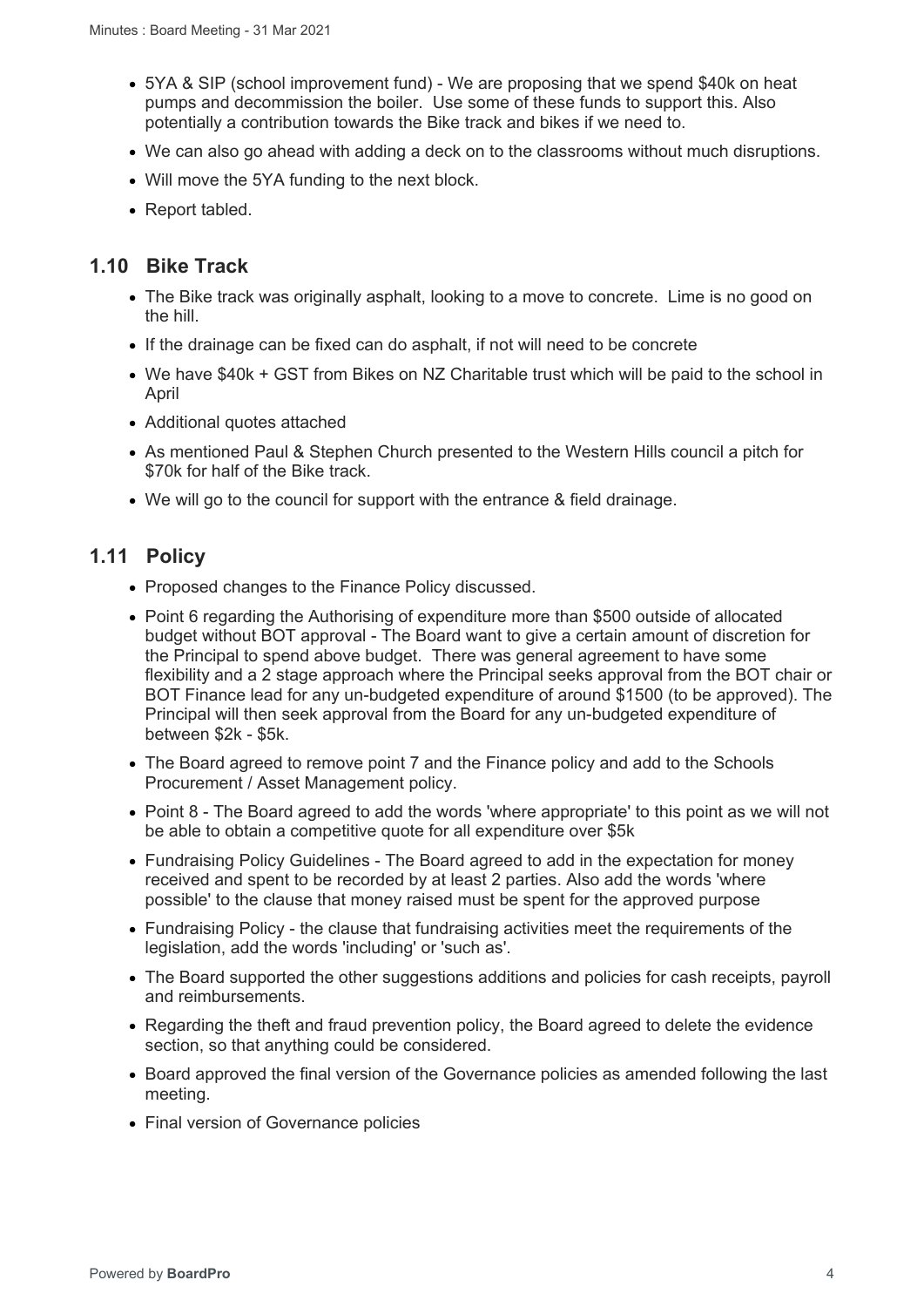

#### **Amend Finance Policy**

- Point 6 Kaylee & Wayne to review how these changes would work in practice i.e line by line spending area and come back to the Board with appropriate amounts.
- Point 7 Wayne to remove this from the Finance policy and add to the Schools Procurement / Asset Management policy
- Point 8 add the words 'where appropriate' to this line

| Due Date: | 19 May 2021  |
|-----------|--------------|
| Owner:    | Wayne Church |



#### **Board Policy Planner**

Add self review in 2022 to the Board Policy Planner **Due Date:** 19 May 2021 **Owner:** Wayne Church



**Governance Policies 2021**

| Approved              |                |
|-----------------------|----------------|
| <b>Decision Date:</b> | 31 Mar 2021    |
| Mover:                | Wayne Church   |
| Seconder:             | Julie McDonald |
| Outcome:              | Approved       |
|                       |                |

- 2. Strategic Discussion/Decision
- 3. External Updates

#### **3.1 Home & School Update**

- MOU (Memorandum of Understanding) has been updated covering what the Home & School is about.
- Made over \$4.5k for Easter Raffle.
- New policies in place for H & S and reminded them they fall under the schools policies and operating within our agreed guidelines.
- ACTION Including in MOU that it's a Subcommittee of the school and governed by the policies of the school.
- They will continue to work towards being a separate entity as there needs to be established rules which allows for flexibility but ensure their objectives stay intact
- And in first paragraph put in 'consultation with the Board & School'
- The Board is comfortable with the amendments.

MOVED: Megan SECONDED: Shane



#### **Home & School MOU**

Memorandum of Understanding to include that the H & S are a subcommittee of the school and governed by the policies of the school. In the first paragraph put 'in consultation with the Board & School'